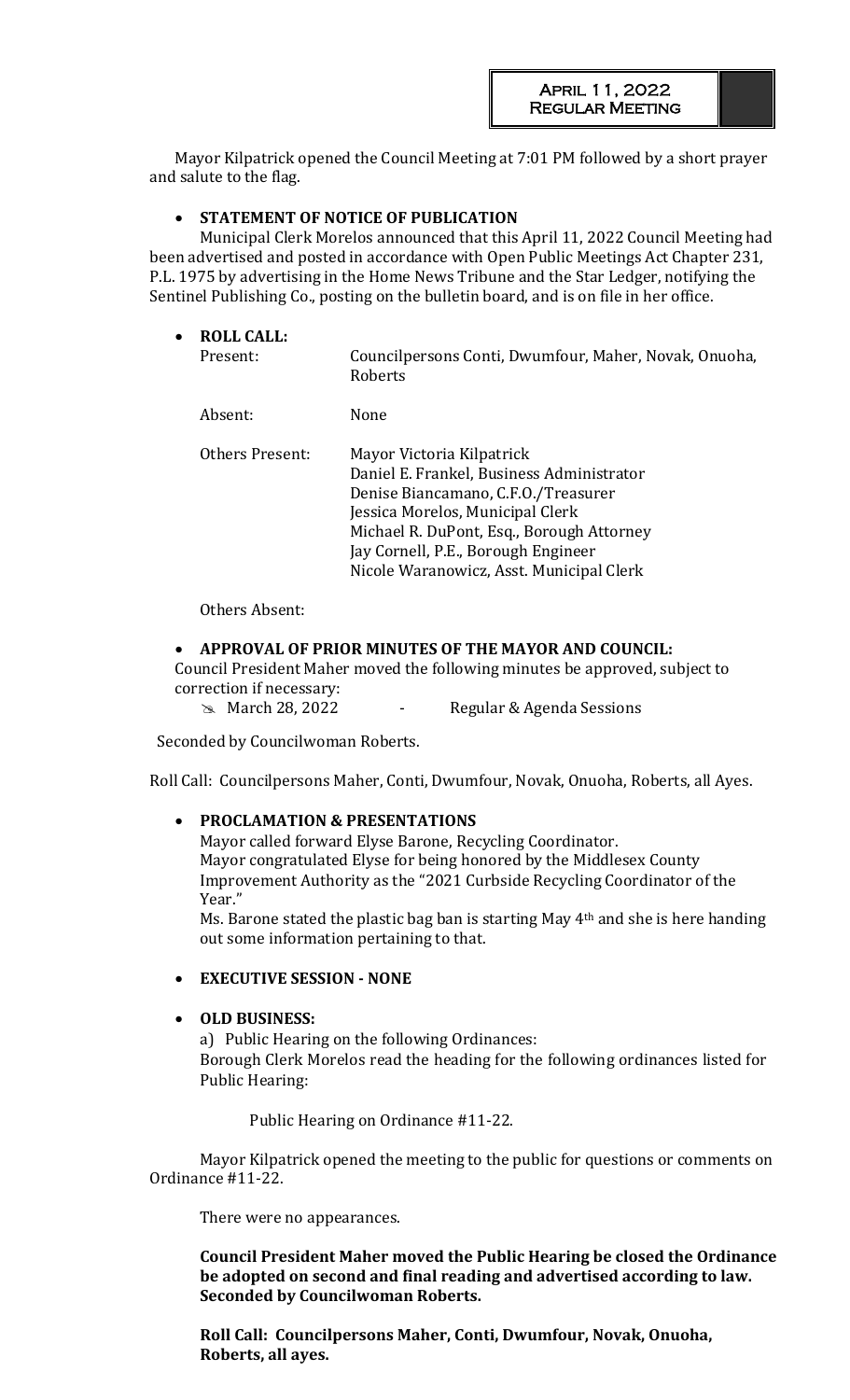# **ORDINANCE # 11-22 AN ORDINANCE AMENDING CHAPTER II, "ADMINISTRATION", TO AMEND SUBSECTION 2-15.5 "FEES" OF THE REVISED GENERAL ORDINANCES OF THE BOROUGH OF SAYREVILLE**

**BE IT AND IT IS HEREBY ORDAINED** by the Mayor and Borough Council of the Borough of Sayreville, in the county of Middlesex, that the Revised General Ordinances of the Borough of Sayreville are hereby amended as follows:

### **2-15.5 Fees.**

1.

- a. Permits for Public Athletic fields.
- b. Permits are required for exclusive use of any public athletic fields. Exclusive use is required for all leagues and/or scheduled events.
- c. All *Youth* organizations listed in ordinance 17-8 Municipally Sponsored Athletic Organizations and the Sayreville Board of Education are exempt from all fees listed in 2-15.5-1.
- d. Permits are not required during open access times (non-permitted times) No fees will be charged during open access times, field usage will be on a first come first serve basis.

| Field<br>Fee                                                                      |                                                               |                                                            |
|-----------------------------------------------------------------------------------|---------------------------------------------------------------|------------------------------------------------------------|
| <b>Turf Fields</b>                                                                | \$150.00/two (2) hours;<br>Additional two (2) hours: \$100.00 | Resident                                                   |
|                                                                                   | \$300.00/two (2) hours;<br>Additional two (2) hours: \$200.00 | Non-Resident                                               |
| <b>Grass Field</b><br>\$60.00/two (2) hours;<br>Additional two (2) hours: \$50.00 |                                                               | Resident                                                   |
|                                                                                   | \$150.00 per team per season                                  | <b>Sayreville</b><br><b>Softball</b><br><b>Association</b> |
|                                                                                   | \$120.00/two (2) hours;<br>Additional two (2) hours: \$100.00 | Non-Resident                                               |
| Lights                                                                            | \$40.00/hour                                                  | Resident                                                   |
|                                                                                   | \$80.00/hour                                                  | Non-Resident                                               |

**BE IT FURTHER ORDAINED** by the Mayor and Borough Council of the Borough of Sayreville, in the County of Middlesex, that Chapter 2, of the Revised General Ordinances of the Borough of Sayreville, shall also be amended to reflect such change.

All Ordinances or parts of Ordinances inconsistent herewith are hereby repealed and this Ordinance shall take effect immediately upon final passage and publication in accordance with law.

# **INTRODUCED/APPROVED ON FIRST READING**

DATED: March 28, 2022

/s/Jessica Morelos, R.M.C. /s/Michele Maher, Councilwoman Clerk of the Borough of Sayreville (Recreation Committee)

**ADOPTED ON SECOND READING** DATED: April 11, 2022

/s/Jessica Morelos, R.M.C. //s/Michele Maher, Councilwoman Clerk of the Borough of Sayreville (Recreation Committee)

Borough of Sayreville

Borough of Sayreville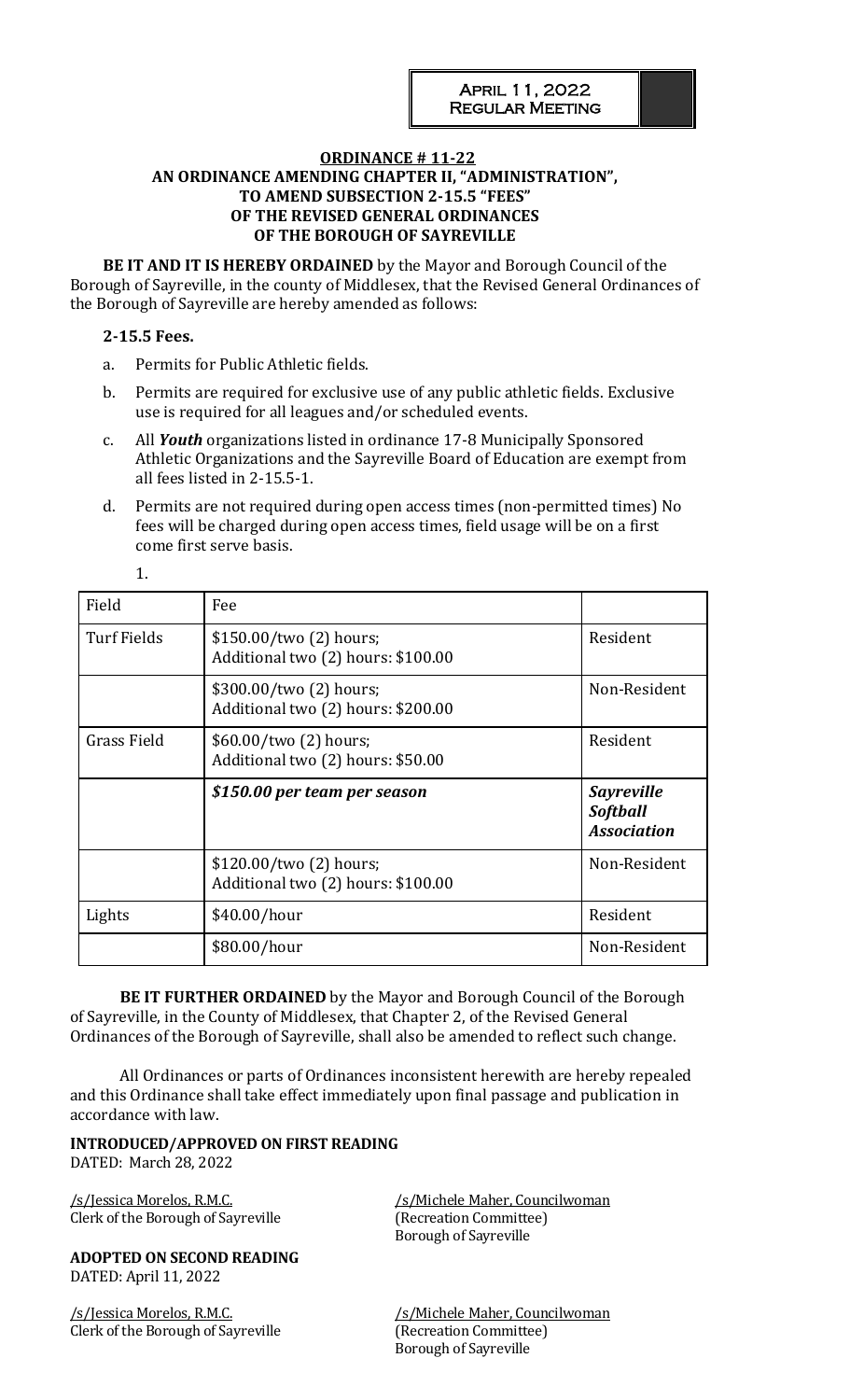# **APPROVAL BY THE MAYOR ON THIS \_\_11th\_\_\_ DAY OF \_\_April\_\_, 2022.**

/s/Victoria Kilpatrick, Mayor Borough of Sayreville

### APPROVED AS TO FORM:

### /s/MICHAEL DUPONT, ESQ., Borough Attorney

### • **NEW BUSINESS:**  a) Introduction of the following ordinances: NONE

- David Pawski, 71 Zaleski Drive, Historical Society Mr. Pawski stated that they are here to invite the Mayor and Council to Commemorate the 10th Anniversary of Super Storm Sandy on October 22, 2022. He stated residents can donate or loan items that can be displayed at the museum on that day.

- Frank Terzino, 32 Canal Street, VP Historical Society Mr. Terzino stated they have collected some items, 2,000 pictures but are still in the planning stage and interviews have started for this remembrance. Mr. Terzino stated that Sayreville came together when tragedy hit and we are Sayreville Strong.

### **CONSENT AGENDA RESOLUTIONS**

Mayor Kilpatrick opened the meeting for any questions or comments on Consent Agenda Resolutions.

There were no appearances.

Council President Maher made a motion to close the Public Portion and adopt the Consent Agenda Resolutions. Seconded by Councilwoman Roberts.

Roll Call: Councilpersons Maher, Conti, Dwumfour, Novak, Onuoha, Roberts, all Ayes.

### **RESOLUTION #2022-83**

**WHEREAS,** all bills submitted to the Borough of Sayreville covering services, work, labor and material furnished the Borough of Sayreville have been duly audited by the appropriate committee;

**NOW, THEREFORE, BE IT AND IT IS HEREBY RESOLVED** that all bills properly verified according to law and properly audited by the appropriate committees be and the same are hereby ordered to be paid by the appropriate Borough officials.

### /s/ Victoria Kilpatrick, Mayor

| /s/ Vincent Conti, Councilman          | <u>/s/ Mary J. Novak, Councilwoman_</u> |  |  |
|----------------------------------------|-----------------------------------------|--|--|
| /s/ Eunice Dwumfour, Councilwoman      | /s/ Christian Onuoha, Councilman        |  |  |
| <u>/s/ Michele Maher, Councilwoman</u> | <u>/s/ Donna Roberts, Councilwoman</u>  |  |  |

Reviewed by the Borough Attorney and is approved as to form and the Resolution satisfies all of the legal requirements for the Mayor's signature.

/s/ Michael R. DuPont, Borough Attorney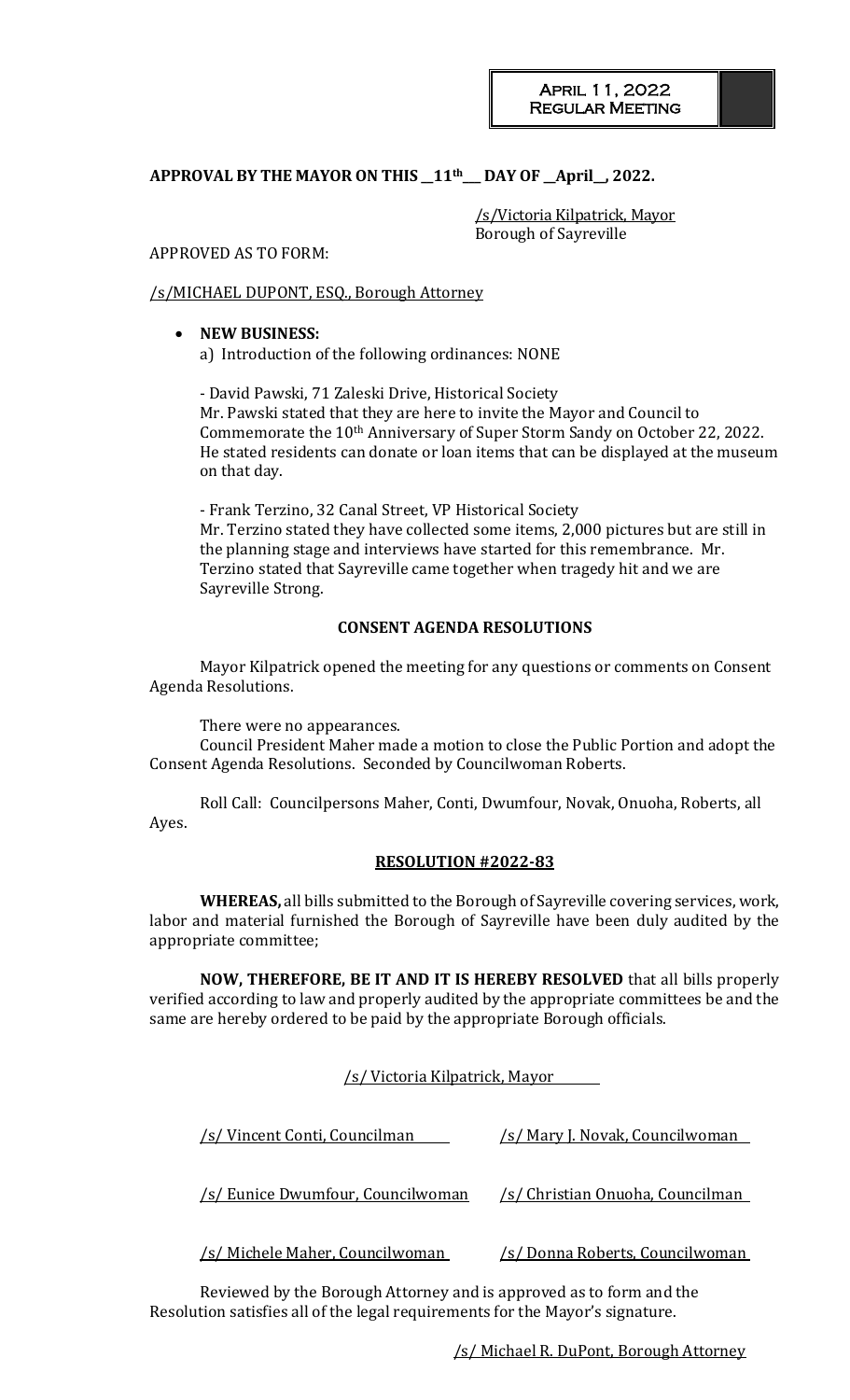### **Bill list of April 11, 2022 in the amount of \$6,736,231.05 in a separate Bill List File for 2022 (See Appendix Bill List 2022-A for this date).**

### **RESOLUTION #2022-84**

**WHEREAS,** property known as Lot(s) **2.02**, in Borough Block **200.01**, more commonly known as **82 Deerfield Road,** in **Sayreville, NJ** is owned by **Raymond Skarzynski**; and

**WHEREAS, Raymond Skarzynski,** who had qualified as a one hundred percent **Disabled Veteran** under the provision of the N.J.S.A 54; 4-3.30, causing his property to be exempt from taxation at the local level beginning with the second quarter of Calendar Year **2021** as verified by the Tax Assessor; and

**WHEREAS,** the Tax Bills for the four quarters of Calendar Years **2021 & 2022** were generated from the **2020 & 2021** Assessor's Tax Lists, as required under regulations promulgated by the New Jersey Division of Local Government Services in The Department of Community Affairs pursuant to N.J.S.A. 54:4-64, thus presenting this property owner with a tax bill for the calendar years **2021, & 2022**, while the property is correctly classified as being Tax Exempt commencing with second quarter of **2021**;

**NOW, THEREFORE, BE IT RESOLVED**, that the Tax Collector be, and he hereby is, authorized and directed to cancel **2021 & 2022** taxes billed in the amount of **\$6,947.80**, all subsequently billed taxes, and refund the amount paid for **2021 & 2022**, in the amount of **\$5,286.96** on the property known and designated as Lot(s) **2.02** in Borough Block **200.01**.

> /s/ Mary J. Novak, Councilwoman (Admin. & Finance Committee)

Reviewed by the Borough Attorney and is approved as to form and the Resolution satisfies all of the legal requirements for the Mayor's signature.

/s/ Michael R. DuPont, Borough Attorney

**ATTEST: BOROUGH OF SAYREVILLE**

/s/ Jessica Morelos, RMC /s/ Victoria Kilpatrick Municipal Clerk Mayor

### **RESOLUTION #2022-85**

### **A RESOLUTION APPROVING AND AUTHORIZING THE ISSUANCE OF A SPECIAL EVENT PERMIT TO DARUL ARQAM SCHOOL TO HOLD A PRAYER SERVICE**

**WHEREAS,** Darul Arqam School has requested permission from the Mayor and Council of the Borough of Sayreville to conduct a prayer service at Kennedy Park on May 2, 2022; and

**WHEREAS,** it is the belief of the governing body that these events provide activities which are family and community oriented;

**WHEREAS**, the Mayor and Borough Council agree that the event proposed will enhance community spirit; and

**WHEREAS**, the Darul Arqum School must notify the Sayreville Police Department, the Department of Public Works, the Recreation Department and the Sayreville Emergency Squad seven (7) days prior to the event; and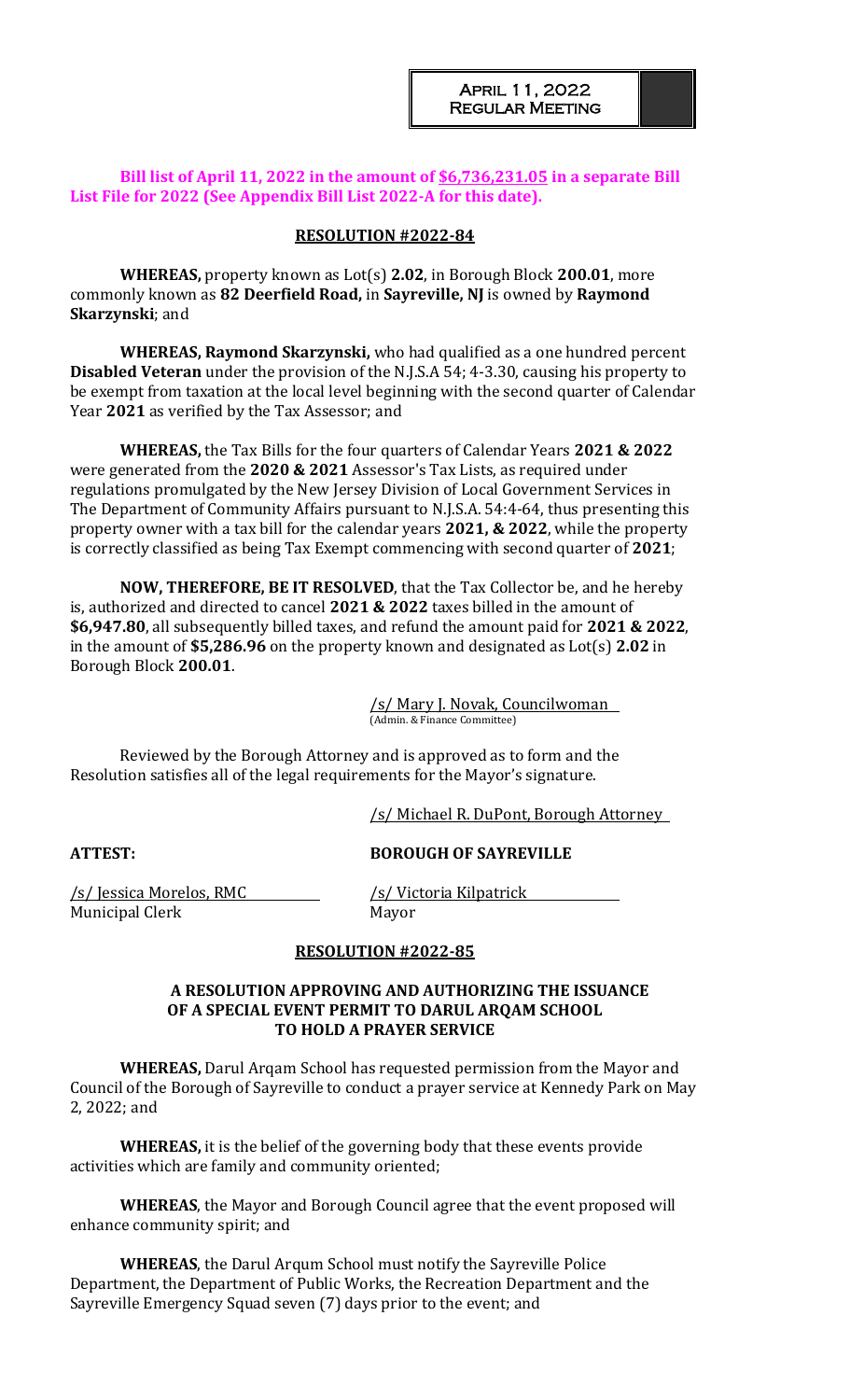**THEREFORE, BE IT AND IT IS HEREBY RESOLVED** that Darul Arqam School is hereby granted permission to hold this Special Event and that a permit be issued for a prayer service to be conducted on May 2, 2022 from 8:30 A.M. – 1:30 P.M. at Kennedy Park and that any associated services through the Department of Public Works or Police Department in which fees have incurred will be billed at a later date after the event.

**BE IT FURTHER RESOLVED** that the permit will not be issued until the Bond has been posted and all insurance has been received. The following recommendations made by the Sayreville Police Department must be fully complied with:

- Hire four (4) police officers for traffic and crowd control
	- Proper Parking
- Parking around Tennis Courts and Recreation programs may not be used.
- Once parking has reached capacity, Kennedy Park will be restricted to all vehicles.

/s/ Vincent Conti, Councilman (Public Works Committee)

Reviewed by the Borough Attorney and is approved as to form and the Resolution satisfies all of the legal requirements for the Mayor's signature.

/s/ Michael R. DuPont, Borough Attorney

# **ATTEST: BOROUGH OF SAYREVILLE**

/s/ Jessica Morelos, RMC /s/ Victoria Kilpatrick Municipal Clerk Mayor

# **RESOLUTION #2022-86**

**BE IT RESOLVED** that the proper officials are hereby authorized

to execute an Agreement and Application for permission to conduct a Fireworks

Display between Starfire Corporation, 682 Cole Road, Carrolltown, PA 15722, and

the Borough of Sayreville, covering display to be held at Kennedy Park on July 2,

2022 (rain date July 3, 2022) at a cost not to exceed \$17,000.00, subject to Starfire

Corporation providing the appropriate insurance coverage as required by the

Borough and further subject to said insurance indemnifying the Borough with

regard to liability caused by the fireworks including personal injury and or property damage.

> /s/ Michele Maher, Councilwoman (Recreation Committee)

Reviewed by the Borough Attorney and is approved as to form and the Resolution satisfies all of the legal requirements for the Mayor's signature.

/s/ Jessica Morelos, RMC /s/ Victoria Kilpatrick Municipal Clerk Mayor

# /s/ Michael R. DuPont, Borough Attorney

# **ATTEST: BOROUGH OF SAYREVILLE**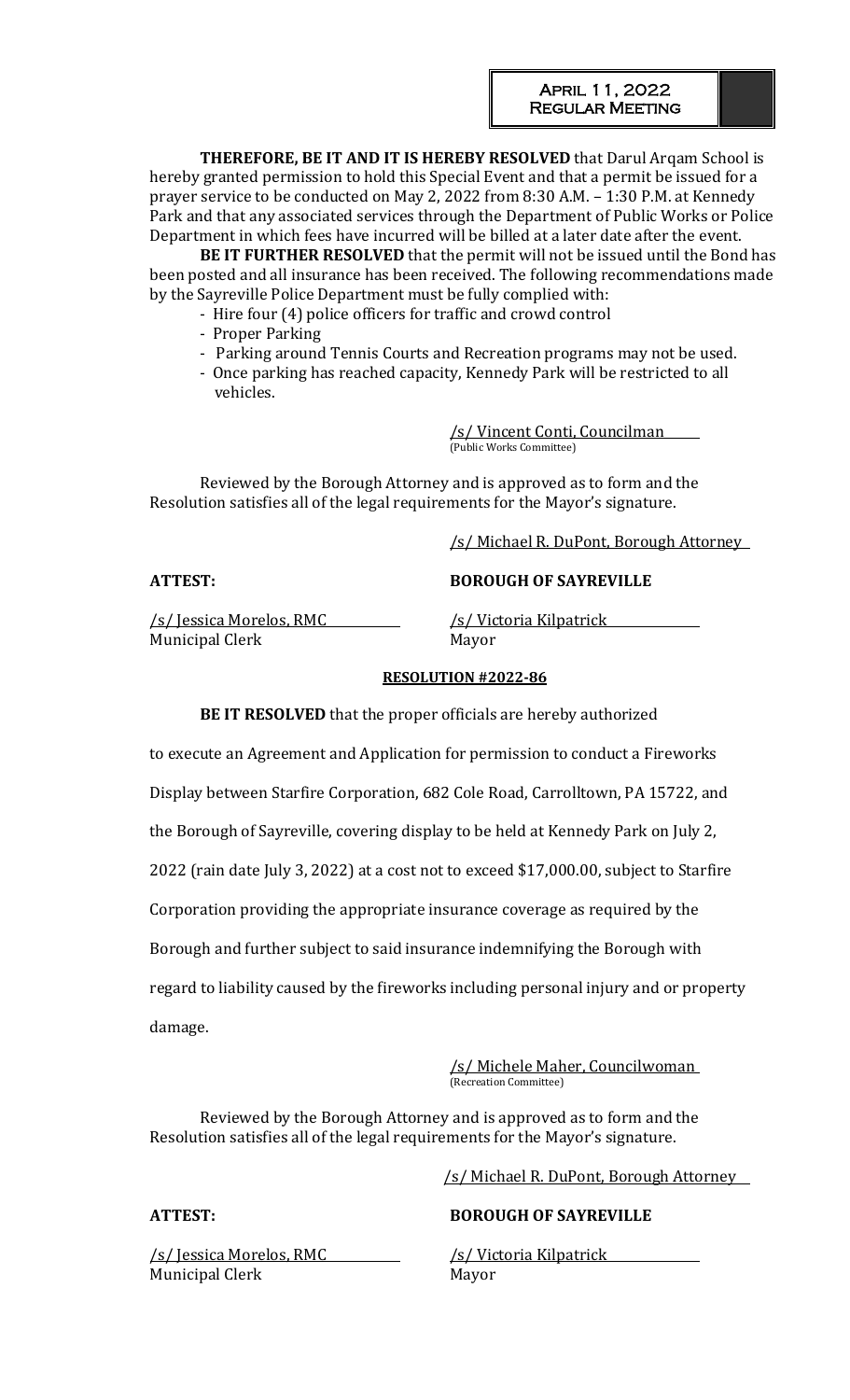### **RESOLUTION #2022-87**

### **BE IT AND IT IS HEREBY RESOLVED** that the following Recreation

Department sponsored programs be and the same is hereby amended as follows:

- Five-Day Sports Camps Residents to \$140.00 and Non-Resident to \$165.00
- Four-Day Sports Camps Residents to \$110.00 and Non-Resident to \$135.00

/s/ Michele Maher, Councilwoman (Recreation Committee)

Reviewed by the Borough Attorney and is approved as to form and the Resolution satisfies all of the legal requirements for the Mayor's signature.

/s/ Michael R. DuPont, Borough Attorney

**ATTEST: BOROUGH OF SAYREVILLE**

/s/ Jessica Morelos, RMC /s/ Victoria Kilpatrick Municipal Clerk Mayor

### **RESOLUTION #2022-88**

**BE IT AND IT IS HEREBY RESOLVED** that the following Recreation

Department sponsored programs be and the same is hereby established as follows:

- Youth Sports Camps 5 days/1 week program. Residents \$179.00 – Non-Residents \$204.00
- Youth Sports Programs weekly for 6 weeks Residents \$99.00 – Non-Residents \$124.00

/s/ Michele Maher, Councilwoman (Recreation Committee)

Reviewed by the Borough Attorney and is approved as to form and the Resolution satisfies all of the legal requirements for the Mayor's signature.

/s/ Michael R. DuPont, Borough Attorney

# **ATTEST: BOROUGH OF SAYREVILLE**

/s/ Jessica Morelos, RMC /s/ Victoria Kilpatrick Municipal Clerk Mayor

### **RESOLUTION #2022-89**

**WHEREAS**, Gillette Towers LLC has posted Performance Bonds and Cash Bonds covering Block 330.04, Lot 1.01 which were reduced as follows:

| 90% Performance Bonds | 10% Cash Bond |
|-----------------------|---------------|
| \$144,159.35          | \$16,017.71   |

;and

**WHEREAS**, the Borough Engineer's Office has recently performed a site inspection and has indicated that the required work has been completed and has recommended that the Performance Bonds and Cash Bonds be released, subject to the posting of a two (2) year 15% maintenance bonds in the amounts listed below: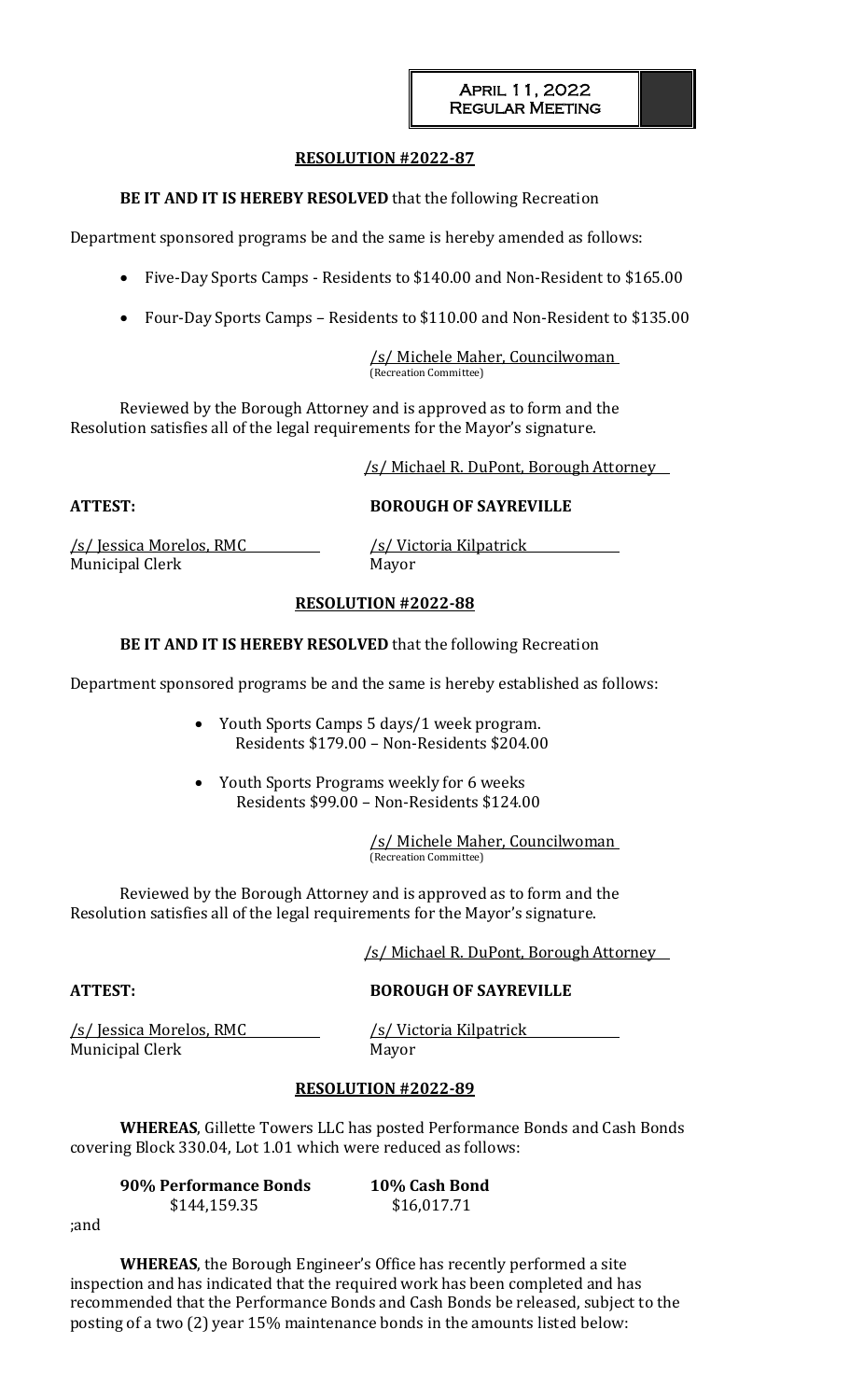### 15% Maintenance Bond \$207,973.59

**NOW, THEREFORE, BE IT RESOLVED** that the proper Borough Officials are hereby authorized and directed to release said bonds in the amount so stated.

> /s/ Mary J. Novak, Councilwoman (Admin. & Finance Committee)

Reviewed by the Borough Attorney and is approved as to form and the Resolution satisfies all of the legal requirements for the Mayor's signature.

/s/ Michael R. DuPont, Borough Attorney

### **ATTEST: BOROUGH OF SAYREVILLE**

/s/ Jessica Morelos, RMC /s/ Victoria Kilpatrick Municipal Clerk Mayor

### **RESOLUTION #2022-90**

**WHEREAS,** N.J.S.A. 40A:4-8 provides that the Budget as advertised shall be read in full at the public hearing or that it may be read by its title only if:

1. At least one week prior to the date of the hearing, a complete copy of the approved budget, as advertised,

(a) shall be posted in a public place where public notices are customarily posted in the principal public building; and

(b) copies are made available to each person requesting same during said week during the public hearing.

**NOW, THEREFORE, BE IT RESOLVED** by the Borough Council of the Borough of Sayreville that it is hereby declared that the conditions of N.J.S.A. 40A:4-8, 1(a) and (b), have been met and, therefore, the Budget for 2021 shall be read by title only.

> /s/ Mary J. Novak, Councilwoman (Admin. & Finance Committee)

Reviewed by the Borough Attorney and is approved as to form and the Resolution satisfies all of the legal requirements for the Mayor's signature.

/s/ Michael R. DuPont, Borough Attorney

/s/ Jessica Morelos, RMC /s/ Victoria Kilpatrick Municipal Clerk Mayor

**ATTEST: BOROUGH OF SAYREVILLE**

### **RESOLUTION #2022-91 INTRODUCTION OF THE 2022 LOCAL MUNICIPAL BUDGET**

Municipal Budget of the Borough of Sayreville, County of Middlesex for the Fiscal Year 2022.

**BE IT RESOLVED** that the following statements of revenues and appropriations shall constitute the Municipal Budget for the fiscal year 2022;

**BE IT FURTHER RESOLVED** that said Budget be published in the Home News Tribune in the Issue of April 15, 2022.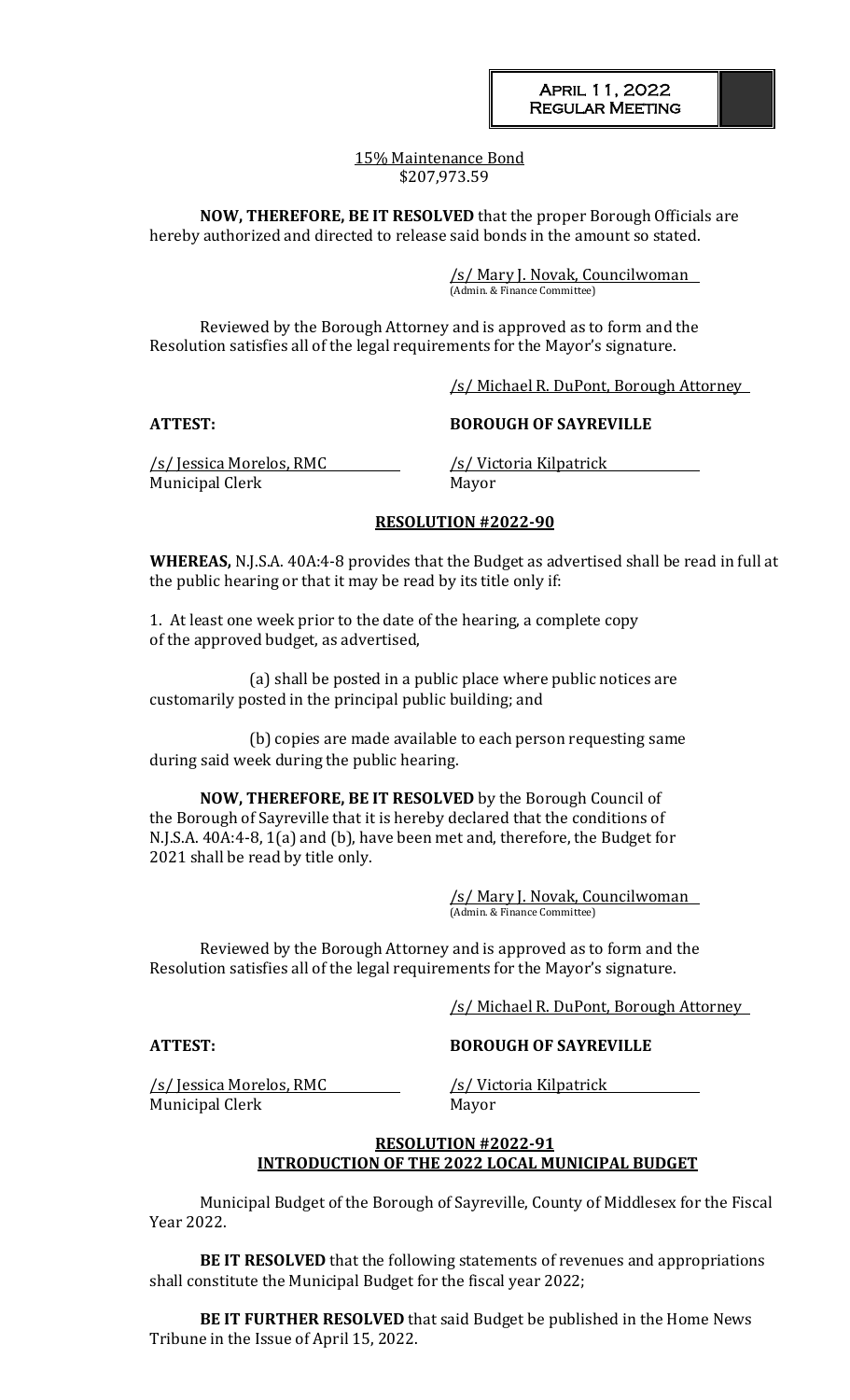The Governing Body of the Borough of Sayreville does hereby approve the following as the Budget for the year 2022.

| <b>RECORDED VOTE:</b> |                 |                    |
|-----------------------|-----------------|--------------------|
| AYES {Conti           | NAYS            | <b>ABSTAINED {</b> |
| {Dwumfour             |                 |                    |
| {Maher                |                 |                    |
| {Novak                | <b>ABSENT {</b> |                    |
| {Onuoha               |                 |                    |
| {Roberts              |                 |                    |

Notice is hereby given that the Budget and Tax Resolution is hereby approved by the Borough Council of the Borough of Sayreville, County of Middlesex, on April 11, 2022.

A Hearing on the Budget and Tax Resolution will be held on May 9, 2022 at seven o'clock p.m. at which time and place objections to said Budget and Tax Resolution for the year 2022 may be presented by taxpayers or other interested persons.

> /s/ Mary J. Novak, Councilwoman (Admin. & Finance Committee)

Reviewed by the Borough Attorney and is approved as to form and the Resolution satisfies all of the legal requirements for the Mayor's signature.

/s/ Michael R. DuPont, Borough Attorney

**ATTEST: BOROUGH OF SAYREVILLE**

/s/ Jessica Morelos, RMC /s/ Victoria Kilpatrick Municipal Clerk Mayor

# • **BOROUGH ATTORNEY - Michael DuPont**

Mr. DuPont stated that there has been a request to put the community garden under the Environmental Commission and add the \$50.00 fee.

# • **PUBLIC PORTION**

At this time Mayor Kilpatrick opened the meeting to the public for questions or comments on any and all matters.

Those commenting were:

- Jeff Smith, 185 Grove Street

Mr. Smith questioned the status of the agreement with the Board of Education. Borough Attorney DuPont stated that he is having a meeting with the Board of Education on Thursday.

Mr. Smith stated that today is National Public Safety Telecommunicators Day and thanked all the dispatchers for work.

- Robert Duffy, 111 Merritt Avenue

Mr. Duffy questioned what is being done with the problem with Mr. Frankel. Borough Attorney DuPont stated that Mr. Frankel was appointed by Governor and which he receives a stipend and his opinion is that it is not a job and therefore it doesn't violate the Borough ordinance. Mr. DuPont stated the Council knew about that appointment when he was hired which was approved by the Council at that time.

Mr. Duffy stated that it is a paying job.

Further discussion ensued.

- Frank Terzino, 32 Canal Street

Mr. Terzino questioned when the new Borough Seal will be seen around town.